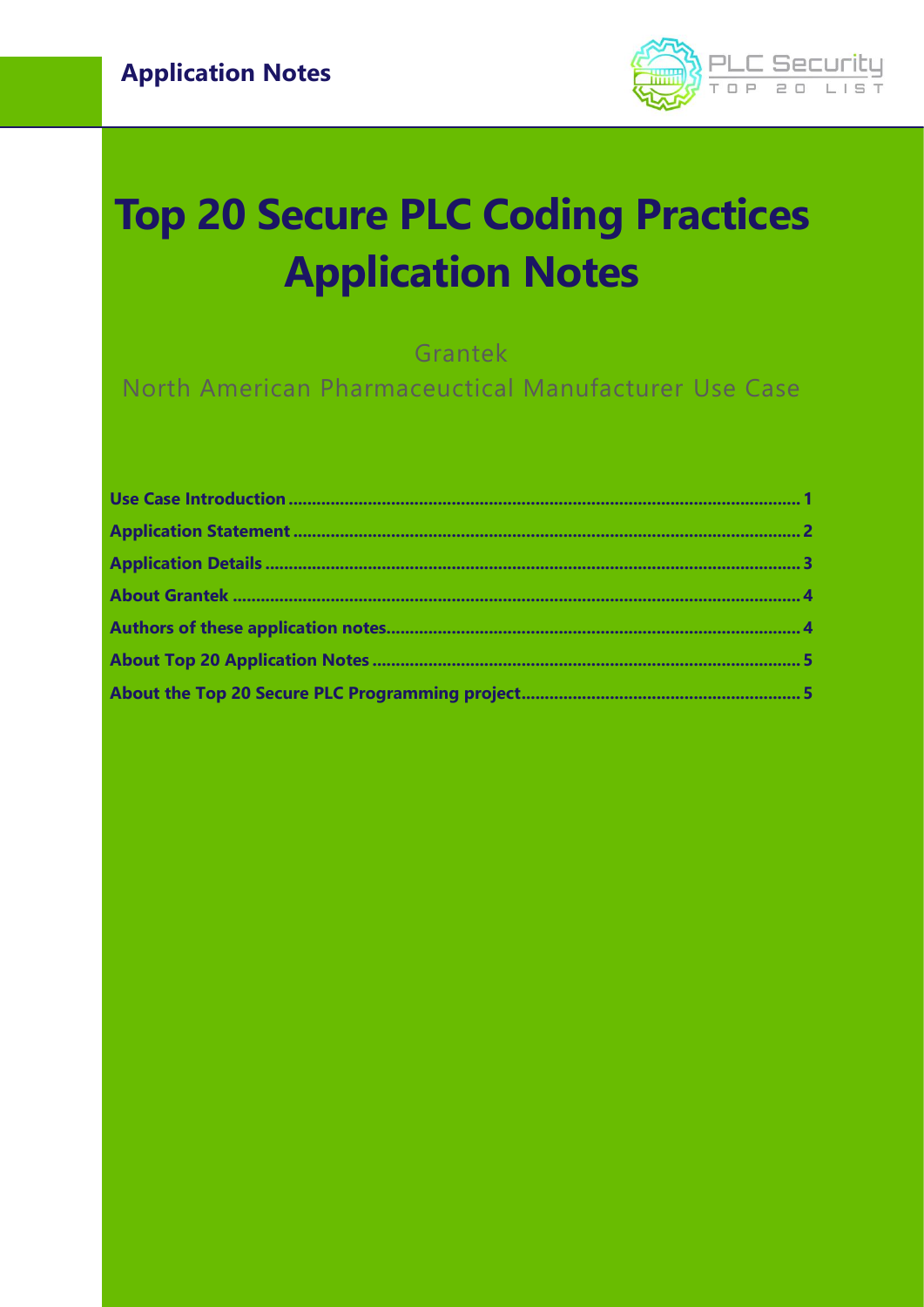

### <span id="page-1-0"></span>**Use Case Introduction**

**Type of organization**

Integrator

#### **PLC make / model**

Rockwell Automation / ControlLogix 5580

#### **Scenario**

Grantek, a leading system integrator and solution provider with a specialization in Smart Manufacturing solutions, Manufacturing Automation solutions, Industrial IT/Cybersecurity solutions and Manufacturing Consulting services, recently utilized the Top 20 PLC Coding Practices when delivering a solution for a North American pharmaceuctical manufacturer.

Utilizing the Top 20 PLC Coding Practices guide allowed Grantek to deliver a solution that not only improved productivity for the client, but also ensured a compliant and secure enviornment was maintainted at the facility during and after the successful implementation.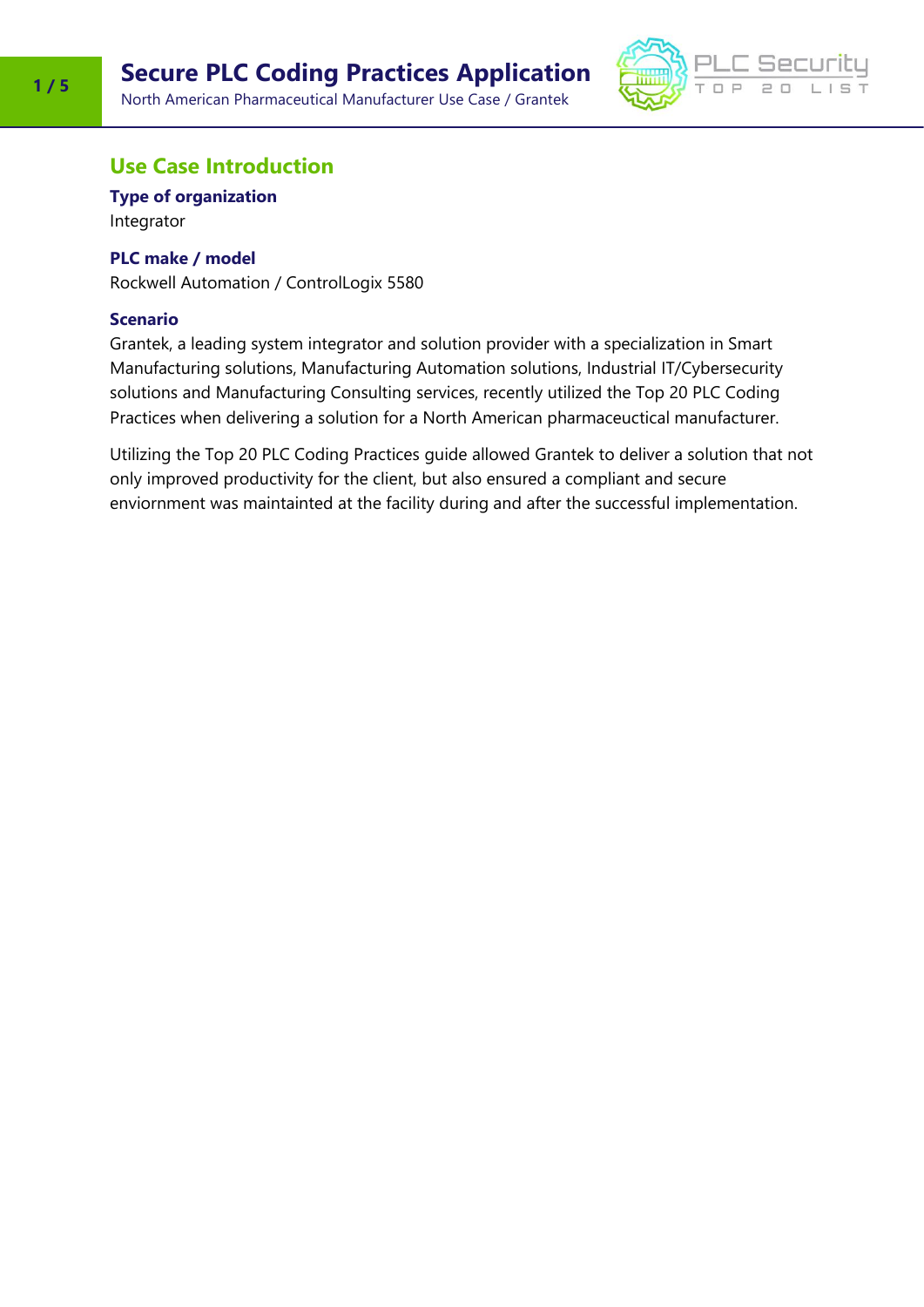North American Pharmaceutical Manufacturer Use Case / Grantek



## <span id="page-2-0"></span>**Application Statement**

| $\#$                    | <b>Practice Title</b>                                                                    | Applied?<br>(yes / no) | <b>Notes</b>                                                                                                                                                                                                                                      |
|-------------------------|------------------------------------------------------------------------------------------|------------------------|---------------------------------------------------------------------------------------------------------------------------------------------------------------------------------------------------------------------------------------------------|
| 1                       | <b>Modularize PLC Code</b>                                                               | Yes                    | Grantek's standard PLC structure has always included<br>tasks, programs, and routines, as well as unit testing.                                                                                                                                   |
| $\overline{2}$          | <b>Track operating</b><br>modes                                                          | Yes                    | Grantek's standard project specifications include<br>communication alarms that would alarm when a PLC is<br>put in program mode. However, in this project, the PLC<br>is left in run (not remote) and alarms if the key is<br>switched to remote. |
| 3                       | <b>Leave operational</b><br>logic in the PLC                                             | Yes                    | Alarms, timers, and enable for HMI buttons<br>implemented in the PLC logic.                                                                                                                                                                       |
| 4                       | <b>Use PLC flags as</b><br>integrity checks                                              | Yes                    | Counted error flags in fault routines for categories of<br>errors.                                                                                                                                                                                |
| 5                       | <b>Use cryptographic</b><br>and / or checksum<br>integrity checks for<br><b>PLC</b> code | Yes                    | Used checksum details provided in the PLC Top 20<br>guidance document.                                                                                                                                                                            |
| $6\phantom{1}$          | <b>Validate timers and</b><br>counters                                                   | Yes                    | No counters in this project, but timer presets are<br>validated in the PLC.                                                                                                                                                                       |
| $\overline{\mathbf{z}}$ | <b>Validate and alert for</b><br>paired inputs /<br>outputs                              | Yes                    | Grantek's standard template specifications have always<br>included alarms for valves with both open and close<br>limit switches.                                                                                                                  |
| 8                       | <b>Validate HMI input</b><br>variables at the PLC<br>level, not only at HMI              | Yes                    | Previously, we often did the limit checking in the HMI,<br>but implemented parameter limit checking in the PLC<br>in this project.                                                                                                                |
| 9                       | <b>Validate indirections</b>                                                             | Yes                    | All variables used as array indexes are checked for<br>validity before use.                                                                                                                                                                       |
| 10                      | <b>Assign designated</b><br>register blocks by<br>function (read / write<br>/ validate)  | N/A                    |                                                                                                                                                                                                                                                   |
| 11                      | <b>Instrument for</b><br>plausibility checks                                             | N/A                    |                                                                                                                                                                                                                                                   |
| 12                      | <b>Validate inputs based</b><br>on physical<br>plausibility                              | Yes                    | Used raw input as well as scaled value of transmitters<br>to stop some actions such as tank filling.                                                                                                                                              |
| 13                      | <b>Disable unneeded /</b><br>unused<br>communication ports<br>and protocols              | N/A                    |                                                                                                                                                                                                                                                   |
| 14                      | <b>Restrict third-party</b><br>data interfaces                                           | N/A                    |                                                                                                                                                                                                                                                   |
| 15                      | <b>Define a safe process</b><br>state in case of a PLC<br>restart                        | Yes                    | Used first scan/initialization routines to ensure known<br>state for latched bits and analog values.                                                                                                                                              |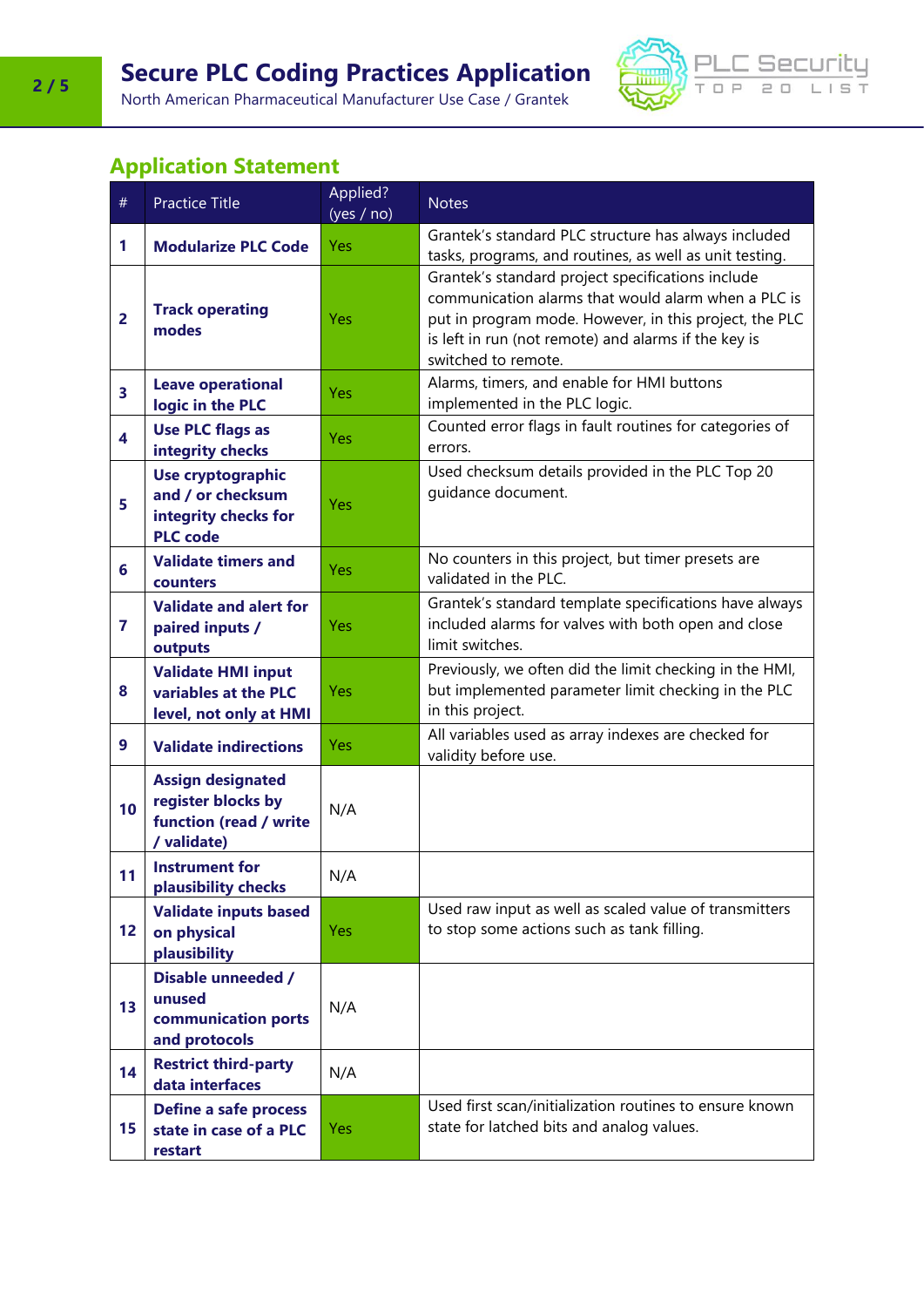# **Secure PLC Coding Practices Application**



North American Pharmaceutical Manufacturer Use Case / Grantek

| #  | <b>Practice Title</b>                                                     | Applied?<br>(yes / no) | <b>Notes</b>                              |
|----|---------------------------------------------------------------------------|------------------------|-------------------------------------------|
| 16 | <b>Summarize PLC cycle</b><br>times and trend them<br>on the HMI          | <b>Yes</b>             | Historized and displayed task scan times. |
| 17 | <b>Log PLC uptime and</b><br>trend it on the HMI                          | N/A                    |                                           |
| 18 | <b>Log PLC hard stops</b><br>and trend them on<br>the HMI                 | Yes                    | Generates an alarm on each first scan.    |
| 19 | <b>Monitor PLC memory</b><br>usage and trend it on<br>the HMI             | N/A                    |                                           |
| 20 | <b>Trap false negatives</b><br>and false positives<br>for critical alerts | N/A                    |                                           |

**Note**: Certain Top 20 Secure PLC Coding Practices were not applicable due to limitations to the technology, demarcation of scope, and requests from the customer.

## <span id="page-3-0"></span>**Application Details**

To deliver a compliant solution for this leading biopharmaceutical client, Grantek developed an Ignition SCADA application and two PLC programs for a greenfield project. The platform supports WFI distribution, EMS and OEM systems monitoring, alarming and reporting. A version control system, multiple environments (Development, Test, and Production), and graduated and audited deployment infrastructure provides a DevOps solution. The OEM equipment consisted of multiple vendors and utilized a wide variety of processors and HMI systems that were integrated into the Ignition SCADA application. A connectivity platform was used to bridge communication to the SCADA and provide data for historization.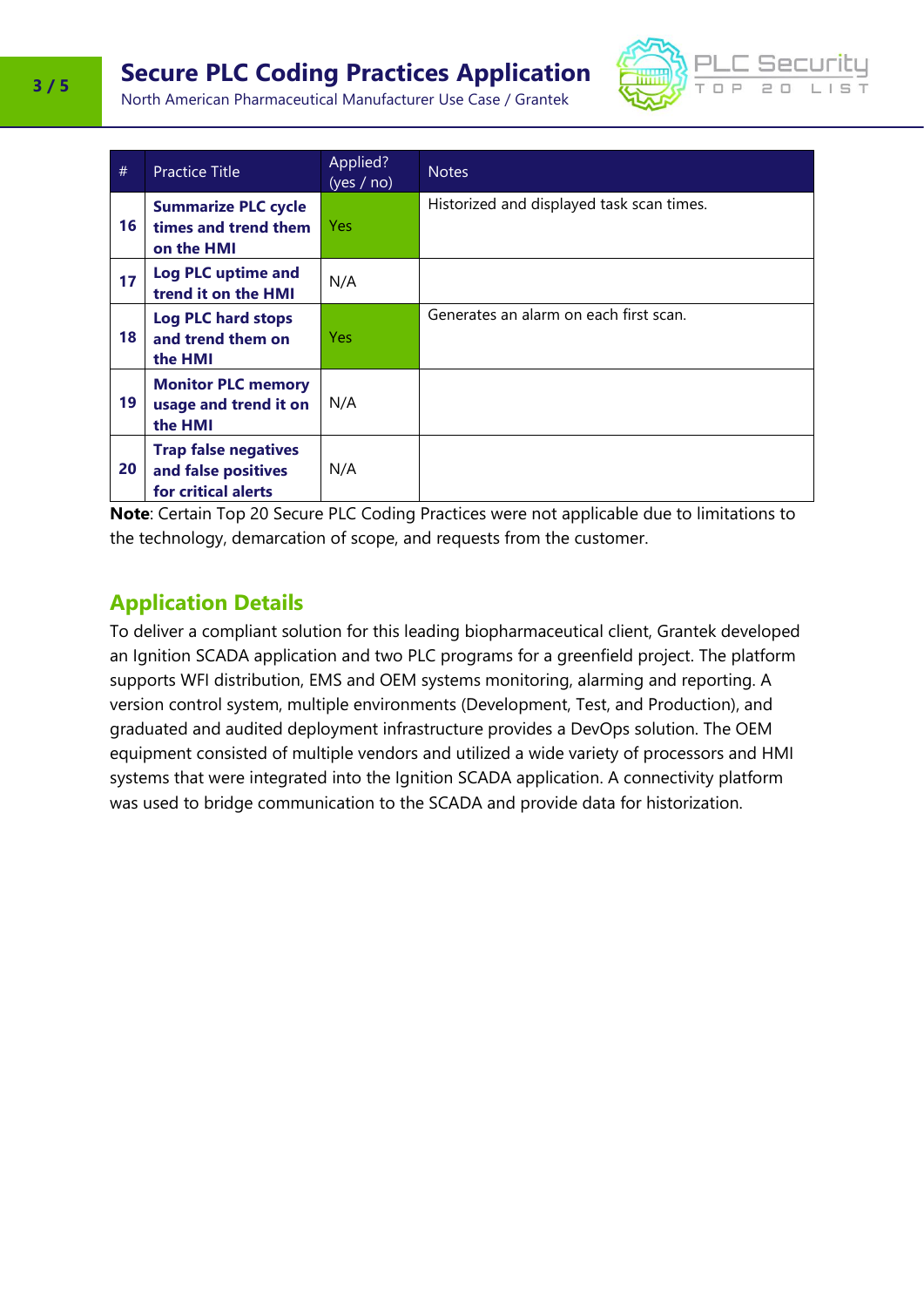

#### <span id="page-4-0"></span>**About Grantek**

<span id="page-4-1"></span>For over 40 years, top manufacturers in Life Sciences/Pharmaceuticals, Food & Beverage and CPG have called upon Grantek to solve their most complex business and manufacturing challenges. Grantek automates Pharmaceutical and Food & Beverage manufacturing operations, including integration with business systems for seamless solutions. Grantek helps customers meet the stringent requirements and challenges of the 4th Industrial Revolution. Grantek is a system integrator and solution provider with a specialization in Smart Manufacturing solutions, Manufacturing Automation solutions, Industrial IT/Cybersecurity solutions and Manufacturing Consulting services.

#### **Authors of these application notes**

Tennille Whiteford, Lead Life Sciences

Geoff Farrer, Marketing Manager at Grantek

Systems Engineer at Grantek